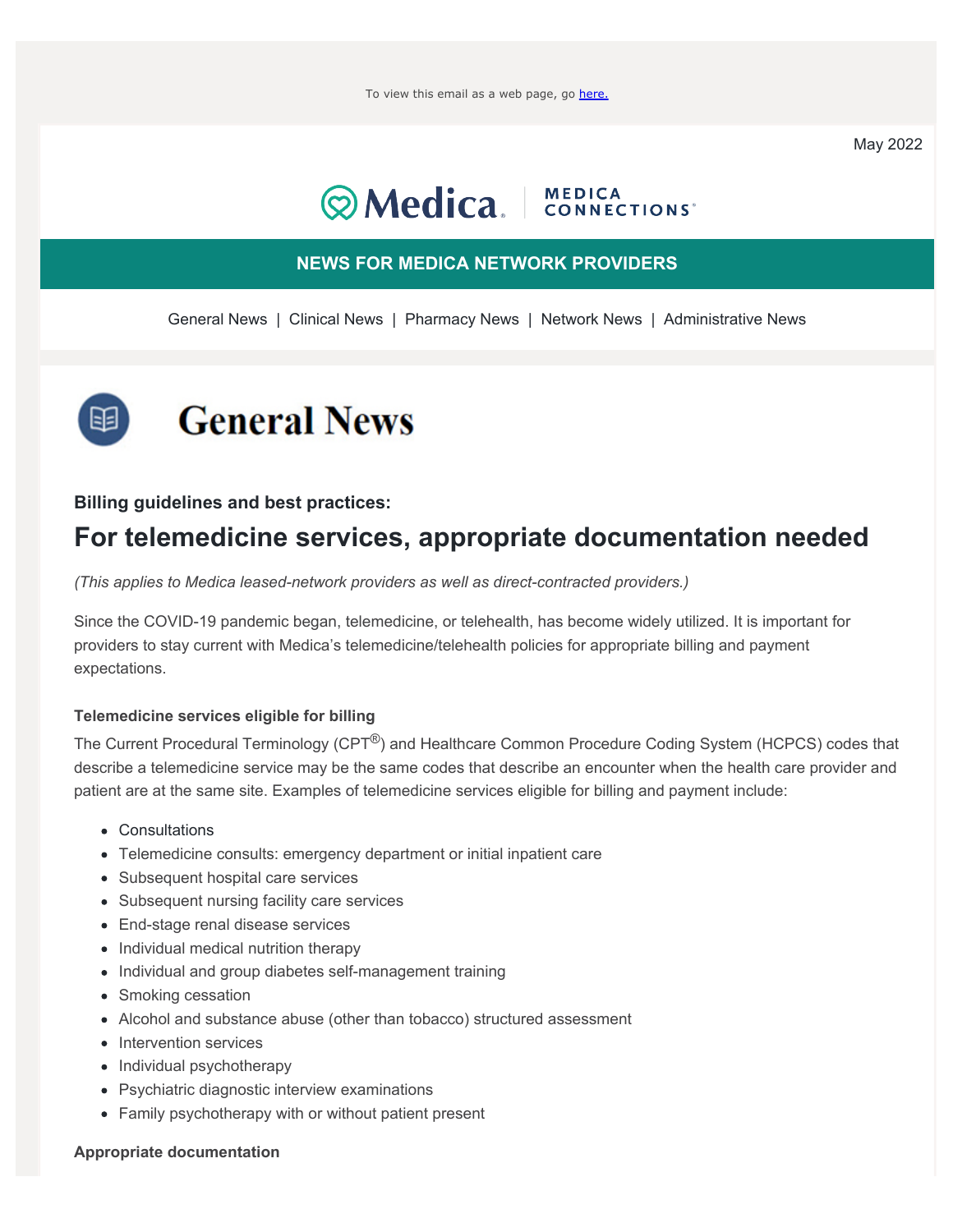Documentation requirements vary by type of service. Providers should always make sure that documentation is legible and fully supports the service provided. Documentation that is lacking or not fully supporting the telemedicine claim may result in claim denial or payment recoupment.

With an expanded list of codes eligible for payment, Medica's emergency telemedicine/telehealth reimbursement policies continue to include visits from a member's home, FaceTime, Skype and audio-only for non-Medicaid members. Providers are encouraged to review these policies to get a refresher on codes, documentation requirements, and more. **[See Medica's Telemedicine/Telehealth \(Emergency\) reimbursement policies](https://partner.medica.com/providers/policies-and-guidelines/reimbursement-policies)**.

### **Effective July 1, 2022: PCR withholding, payments to be discontinued soon**

*(This applies to Medica direct-contracted providers only.)*

Medica is suspending physician contingency reserve (PCR) withholding and payments to network providers for the Medica Prime Solution® (Medicare Cost) product effective July 1, 2022. The last date of service the withholding and payments will be applied to will be June 30, 2022. All outstanding withhold payments will be made to providers by late 2022. Medica reserves the right to re-implement PCR for the Medica Prime Solution product with timely written notice.

#### **Coming soon:**

### **Electronic prior authorization request option to be available soon on Medica.com**

*(This applies to Medica leased-network providers as well as direct-contracted providers.)*

By late summer 2022, Medica expects to offer a new enhancement for medical prior authorizations that will allow requests to be made online. This secure, time-saving option will be available as an added electronic submission feature through "Electronic Transactions" **[on the Medica secure portal](https://partner.medica.com/providers/electronic-transactions)** . It will be available for all Medica members. As a future enhancement, tentatively expected late in the year, auto-approval of some prior authorization requests will also be an added feature for certain services.

Medica will offer training opportunities on electronic prior authorization in the near future.

<span id="page-1-0"></span>

### **Effective June 20, 2022: Medical policies and clinical guidelines to be updated**

*(This applies to Medica leased-network providers as well as direct-contracted providers.)*

Medica will soon update one or more utilization management (UM) policies, coverage policies and clinical guidelines. These upcoming policy changes will be effective June 20, 2022, unless otherwise noted.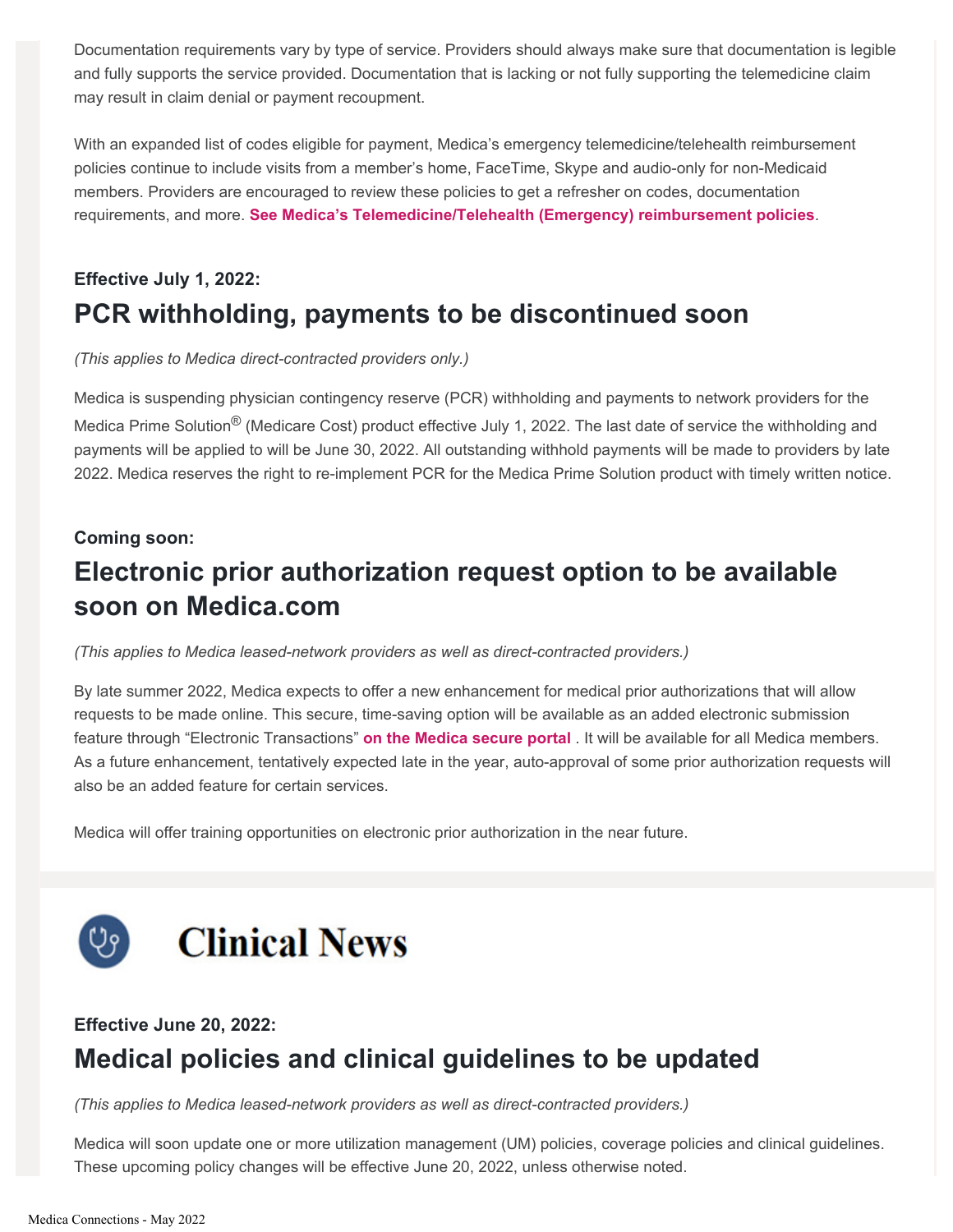Monthly update notifications for Medica's UM policies, coverage policies and clinical guidelines are available on an ongoing basis. **[Update notifications are posted on Medica.com](https://partner.medica.com/providers/policies-and-guidelines/updates-to-medical-policies)** at least 60 days prior to their effective date. The medical policy update notification for changes effective June 20, 2022, is already posted. Changes to policies are effective as of that date unless otherwise noted. ("Medical policy updates" notifications are available at Medica.com under For Providers, "Policies and Guidelines," then "Updates to Medical Policies.")

The medical policies themselves will be available online or as a hard copy:

- **[View medical policies and clinical guidelines at Medica.com](https://partner.medica.com/providers/policies-and-guidelines)** as of their effective date; or
- Call the Medica Provider Literature Request Line for printed copies of documents, toll-free at 1 (800) 458-5512, option 1, then option 8, ext. 2-2355.

These policies apply to all Medica products including commercial, government, and individual and family plan (IFB) products unless other requirements apply due to state or federal mandated coverage, for example, or coverage criteria from the Centers for Medicare and Medicaid Services (CMS).

**Note:** The next policy update notification will be posted in May 2022 for policies that will be changing effective July 18, 2022. These upcoming policy changes will be effective as of that July 2022 date unless otherwise noted. The affected policies will then be available as noted above.

<span id="page-2-0"></span>

### **Effective July 1, 2022: Medica plans to update member formularies**

*(This applies to Medica leased-network providers as well as direct-contracted providers.)*

Medica is reviewing several medications and will be making changes in coverage status to drug formularies (drug lists) effective July 1, 2022. These upcoming changes apply to the following drug formularies:

- 2022 Medica Commercial Drug List
- 2022 Medica Drug Lists for Individual and Family Business (IFB)

(Drug lists are available at Medica.com under For Providers, "Pharmacy," then respective member types **[under](https://partner.medica.com/providers/pharmacy) ["Pharmacy Resources by Segment](https://partner.medica.com/providers/pharmacy)**.")

#### **Effective July 1, 2022:**

### **Medica tentatively plans to update MHCP member drug list**

*(This applies to Medica leased-network providers as well as direct-contracted providers.)*

Medica expects to make upcoming changes in coverage status to the 2022 Medica List of Covered Drugs for Minnesota Health Care Programs (MHCP), effective July 1, 2022. Any such changes are determined by the Minnesota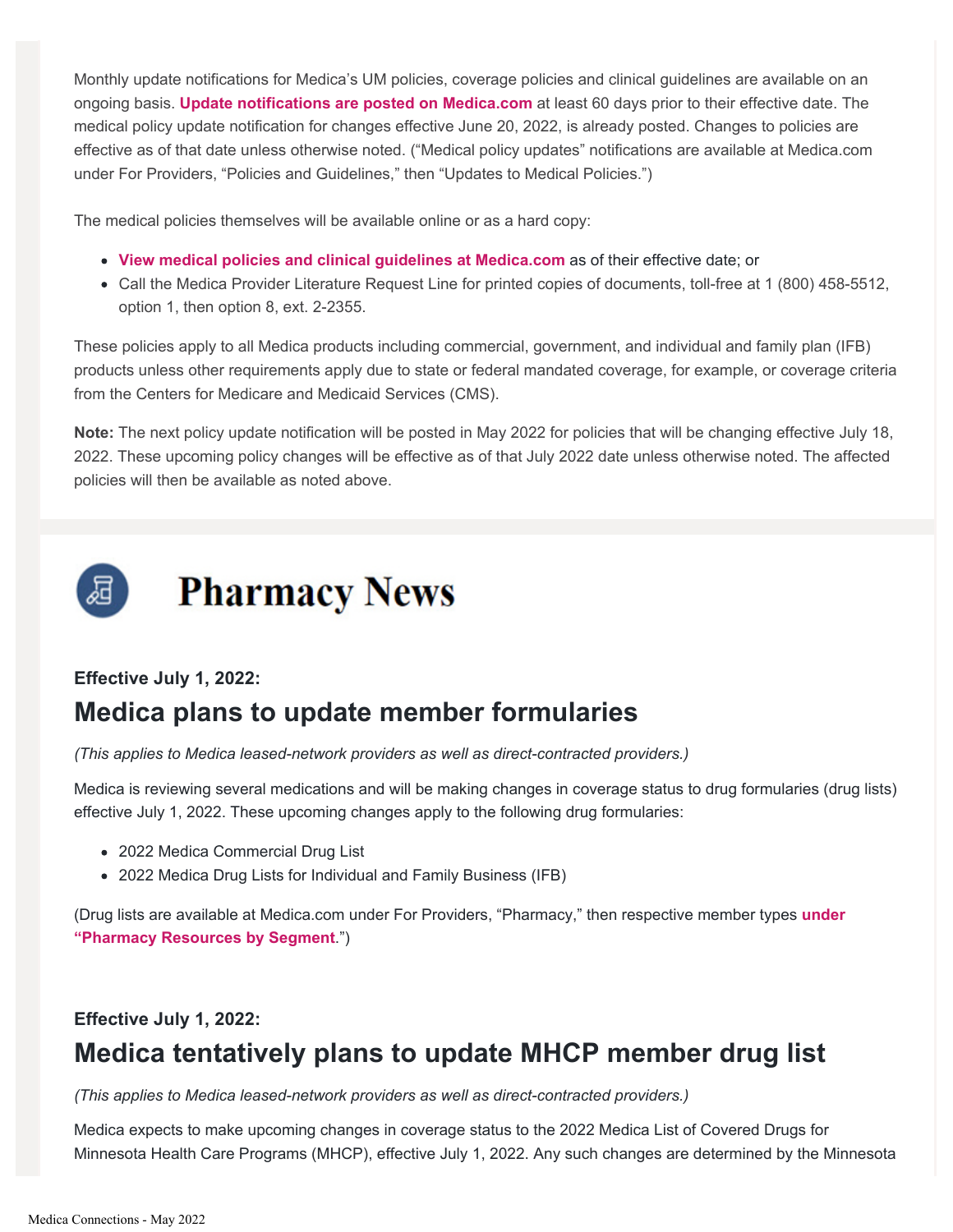Department of Human Services (DHS) since Medica follows the DHS drug list. As with all Minnesota managed care organizations (MCOs) that follow the DHS drug list for MHCP patients, DHS provides Medica with advance notice of changes to the drug list, which Medica **[posts as soon as possible to Medica.com](https://partner.medica.com/providers/pharmacy/minnesota-health-care-programs)**.

The Medica MHCP drug list applies to the following products: Medica Choice Care<sup>SM</sup> (for Minnesota Senior Care Plus program, or MSC+), Medica AccessAbility Solution<sup>®</sup> (for Special Needs Basic Care program, or SNBC) and both Medica DUAL Solution® (for Minnesota Senior Health Options program, or MSHO) and Medica AccessAbility Solution Enhanced, for non-Part D drugs. Any changes will not apply to Medica Medicare Part D drug formularies.

(Drug lists are available at Medica.com under For Providers, "Pharmacy," then respective member types under "Pharmacy Resources by Segment.")

#### **Effective June 1, 2022:**

## **Medica to add new UM policies for 2 new medical pharmacy drugs**

*(This applies to Medica leased-network providers as well as direct-contracted providers.)*

Medica will soon implement the following new medical pharmacy drug utilization management (UM) policies. These changes will be effective with June 1, 2022, dates of service. Medica implements such policies as soon as possible after conducting a clinical review of these new-to-market drugs and approving them for coverage with UM policies. Prior authorization will be required for the corresponding medical pharmacy drugs.

#### **Medical pharmacy drug UM policies — New**

*Prior authorization will be required.*

| Drug code | <b>Drug brand name</b> | Drug generic name |
|-----------|------------------------|-------------------|
| J3590     | Enjaymo                | sutimlimab-jome   |
| J3590     | Vabysmo                | faricimab-svoa    |

These policies will apply to Medica commercial, Individual and Family Business (IFB), Minnesota Health Care Programs (MHCP) and Medica Health Plan Solutions<sup>SM</sup> (MHPS) members and to Medica Medicare members in Medica DUAL Solution<sup>®</sup> (Minnesota Senior Health Options, or MSHO) and all Medica Advantage Solution<sup>®</sup> plans. They will *not* apply to Medica Prime Solution® (Medicare Cost) or Mayo Medical Plan members. The drugs will be subject to pre-payment claims edit policies as well.

The new medical pharmacy drug UM policy above will be available online or on hard copy:

- **[View drug management policies](https://specialtydrug.magellanprovider.com/medication-center/policies-and-guidelines/medica.aspx)** as of June 1; or
- Call the Medica Provider Literature Request Line for printed copies of documents.

**Effective May 1, 2022:**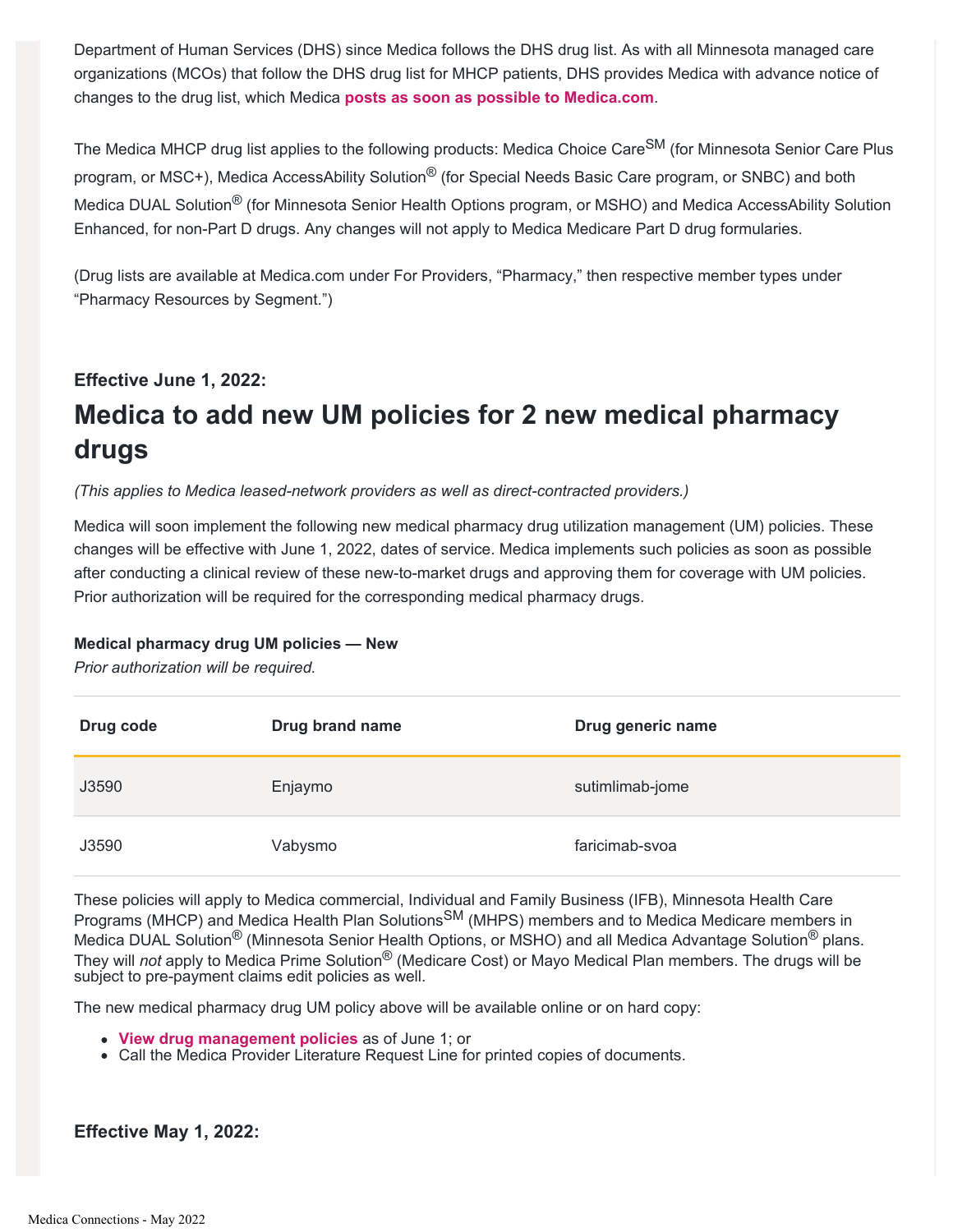## **Upcoming changes to Medica Part D drug formularies**

*(This applies to Medica leased-network providers as well as direct-contracted providers.)*

Medica posts changes to its Part D drug formularies on Medica.com 60 days prior to the effective date of change. The latest lists will notify Medicare enrollees of drugs that will either be removed from the Medica Part D formulary or be subject to a change in preferred or tiered cost-sharing status effective May 1, 2022. Medica also notifies affected Medica members in their Medicare Part D Explanation of Benefits (EOB) statements mailed out monthly.

#### As of May 1, 2022, **[view the latest Medicare Part D drug formulary changes](https://partner.medica.com/providers/pharmacy)**.

Medica periodically makes changes to its Medicare Part D formularies: the Medicare Part D Closed Formulary and the Medica DUAL Solution<sup>®</sup> and Medica AccessAbility Solution<sup>®</sup> Enhanced List of Covered Drugs. The Medica Medicare Part D drug formularies are available online or on paper:

- 
- **[View Medica formularies](https://www.medica.com/providers/pharmacy)**.
- **Call the Medica Provider Literature Request Line for printed copies of documents.**

#### **Medication request forms**

A medication request form should be used when requesting a formulary exception. It is important to fill out the form as completely as possible and to cite which medications have been tried and failed. This includes the dosages used and the identified reason for failure (e.g., side effects or lack of efficacy). The more complete the information provided, the quicker the review, with less likelihood of Medica needing to request more information. To request formulary exceptions, providers can submit an exception form or call Express Scripts.

# **Network News**

### <span id="page-4-0"></span>**Effective July 1, 2022:**

### **Medica to make quarterly update to Medicare fee schedules**

#### *(This applies to Medica direct-contracted providers only.)*

Effective with July 1, 2022, dates of service, Medica will implement the quarterly update to its Medicare physician fee schedules for applicable Medica products. This fee schedule change will implement updates from the Centers for Medicare and Medicaid Services (CMS) and have an impact on home infusion therapy and public health agency providers, as well as physicians. Medica will make these updates within 30 days of the CMS quarterly files becoming publicly available. By day 10 after each effective date, in order to keep these quarterly updates timely, Medica will move ahead and post updated Medicare rates with the files CMS has published at that time.

This fee schedule change incorporates CMS relative value units (RVUs) and conversion factor as well as various Medicare non-RVU fee maximums (such as labs, injections, immunizations, etc.). In addition, Medica will update its Medicare fee schedules with rates for codes without a fee maximum established. Overall reimbursement for providers will depend on specialty and mix of services provided.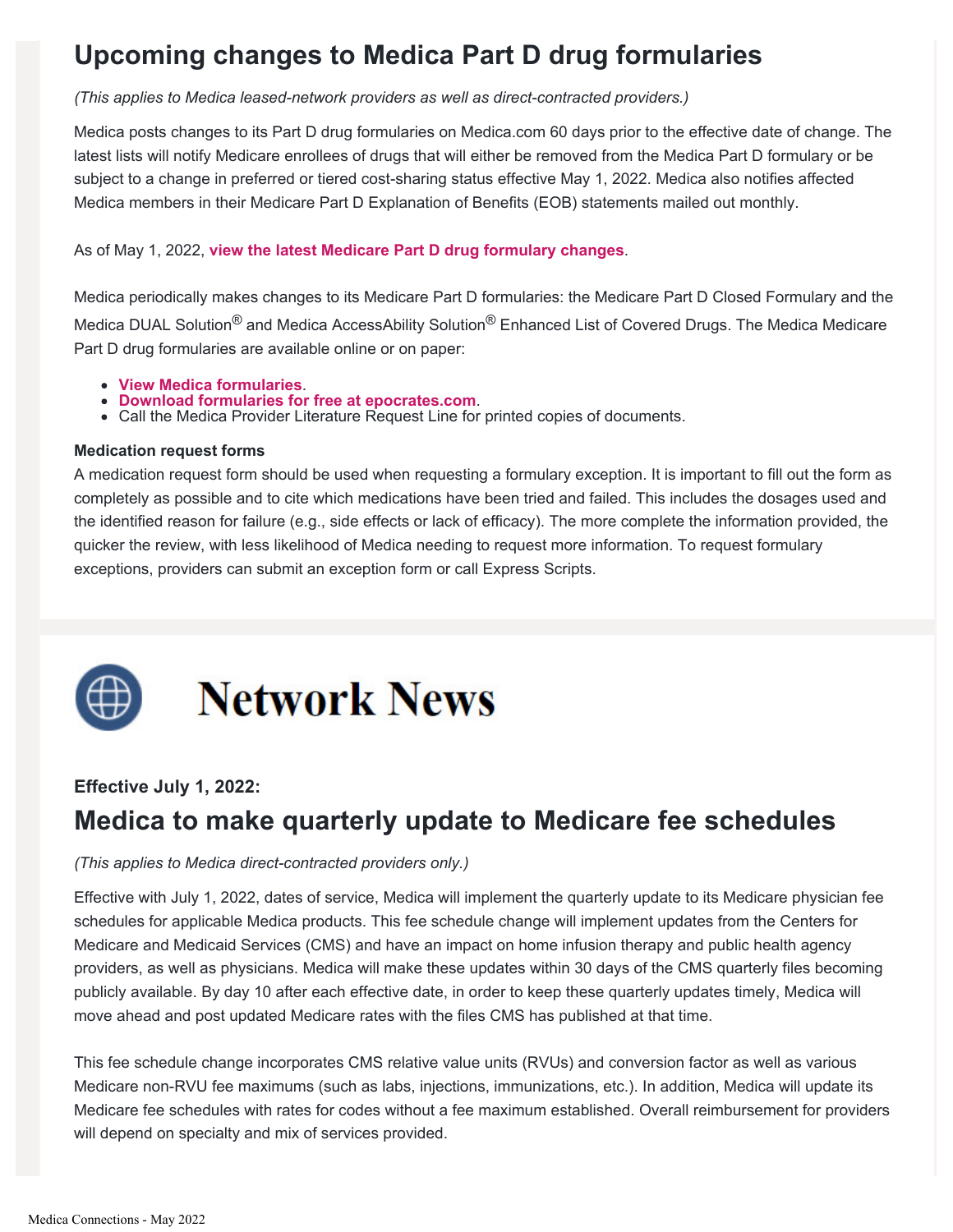Details on Medicare changes to drug fees, which typically see the greatest impact from these quarterly CMS updates, **[are available online from CMS](https://www.cms.gov/medicare/medicare-fee-for-service-part-b-drugs/mcrpartbdrugavgsalesprice?redirect=/mcrpartbdrugavgsalesprice/)**. Providers who have questions may contact their Medica contract manager.

#### **Effective July 1, 2022:**

### **Medica to make quarterly update to reference lab fee schedule**

#### *(This applies to Medica direct-contracted providers only.)*

Effective with July 1, 2022, dates of service, or as soon thereafter as the CMS quarterly reference lab fee schedule updates are publicly available, Medica will implement the next quarterly update to its standard reference lab fee schedule, for all Medica products. This quarterly update will reflect any applicable Centers for Medicare and Medicaid Services (CMS) reference lab code or fee schedule updates that are effective July 1, 2022. The reimbursement impact of this CMS quarterly update will vary based on mix of services provided.

Details on Medicare changes to lab fees **[are available online from CMS](https://www.cms.gov/medicare/medicare-fee-for-service-payment/clinicallabfeesched)**. Providers who have questions may contact their Medica contract manager.

### **Effective July 1, 2022: Medica to make update to MHCP physician fee schedule**

#### *(This applies to Medica direct-contracted providers in Minnesota only.)*

Effective with July 1, 2022, dates of service, Medica will implement a revised physician fee schedule for its enrollees in Minnesota Health Care Programs (MHCP) products. The revised Medica MHCP fee schedule will be based on the fee schedule used by the Minnesota Department of Human Services (DHS) to pay providers for services provided to its fee-for-service enrollees. Updates to Medica's MHCP fee schedule will follow DHS professional fee schedule updates.

The effect on reimbursement overall for specific clinics will vary by specialty and mix of services provided. Providers who have questions may contact their Medica contract manager.

### **Fourth-quarter PCR checks to be mailed in May 2022**

#### *(This applies to Medica direct-contracted providers only.)*

By the end of May 2022, Medica plans to mail to eligible providers the physician contingency reserve (PCR) payment for the fourth quarter of 2021. This represents a 100-percent return of the fourth-quarter 2021 PCR withhold, plus interest, for the Medica Prime Solution<sup>®</sup> (Medicare Cost) product. Checks will cover PCR withheld for claims with dates of service of October 1, 2021, through December 31, 2021, and dates paid of October 1, 2021, through March 31, 2022.

**Note:** PCR will be discontinued as of July 1, 2022. **[See details above](#page-0-1)**.

### **Temporary rate increase approved for PCA services**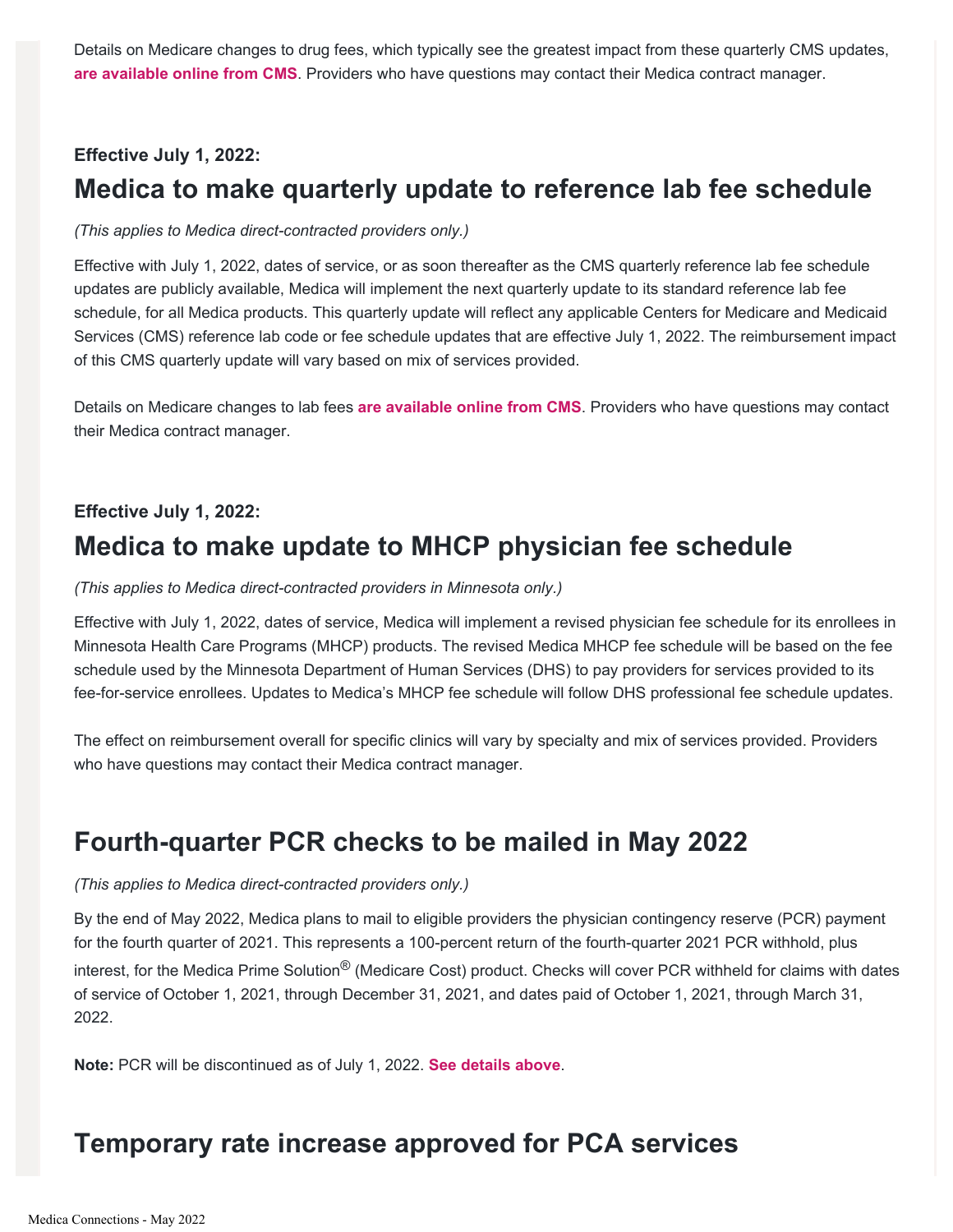#### *(This applies to Medica direct-contracted providers in Minnesota only.)*

The Minnesota Department of Human Services (DHS) received approval from the federal Centers for Medicare and Medicaid Services (CMS) to implement a temporary 5% increase on certain current personal care assistance (PCA) services to help address the ongoing workforce shortage. This temporary 5% increase is in effect for April 1, 2022, through June 30, 2022, dates of service (DOS). This rate increase applies to Medica DUAL Solution® (for Minnesota Senior Health Options, or MSHO) and Medica Choice Care MSC+ products for almost all PCA services that are billed with a T1019 code, to include all modifiers, with the exception of PCA supervision (T1019 UA). Medica will implement this temporary 5% increase as a rate change in Medica's PCA fee schedule.

Medica PCA providers must include the temporary 5% increase in the claim billed amount (for example, T1019 is billed at \$4.90 x 1.05 = \$5.15/unit). *This is different than DHS*, which is adjusting individual PCA claims to pay the temporary 5% increase as an add-on amount. In order to be eligible for Medica to pay this temporarily increased rate, Medica network PCA providers must complete the DHS attestation. Failure to complete the DHS attestation may result in a future Medica claim adjustment to recoup the temporary increased amount for the PCA claim. For any affected PCA claims that have already been paid, providers will need to rebill Medica with the appropriately adjusted amounts.

<span id="page-6-0"></span>

## **Administrative News**



### **SELF-SERVICE RESOURCES**

### **Featured this month: Appeals and grievances e-learning**

Interested in learning more about Medica's appeals and grievances process? This new interactive e-learning walks through a high-level overview of both provider and member-initiated appeals, including how to define key terms, the overall appeals process, and second-level appeal rights. Understanding this process will help providers follow the appropriate steps and have a seamless experience when submitting appeals to Medica. **[Check out this training](https://partner.medica.com/providers/provider-training)**.

### **Provider administrative training webinar for May**

*(This applies to Medica leased-network providers as well as direct-contracted providers.)*

Medica offers educational sessions on various administrative topics. The following class is available by webinar for Medica network providers, at no charge.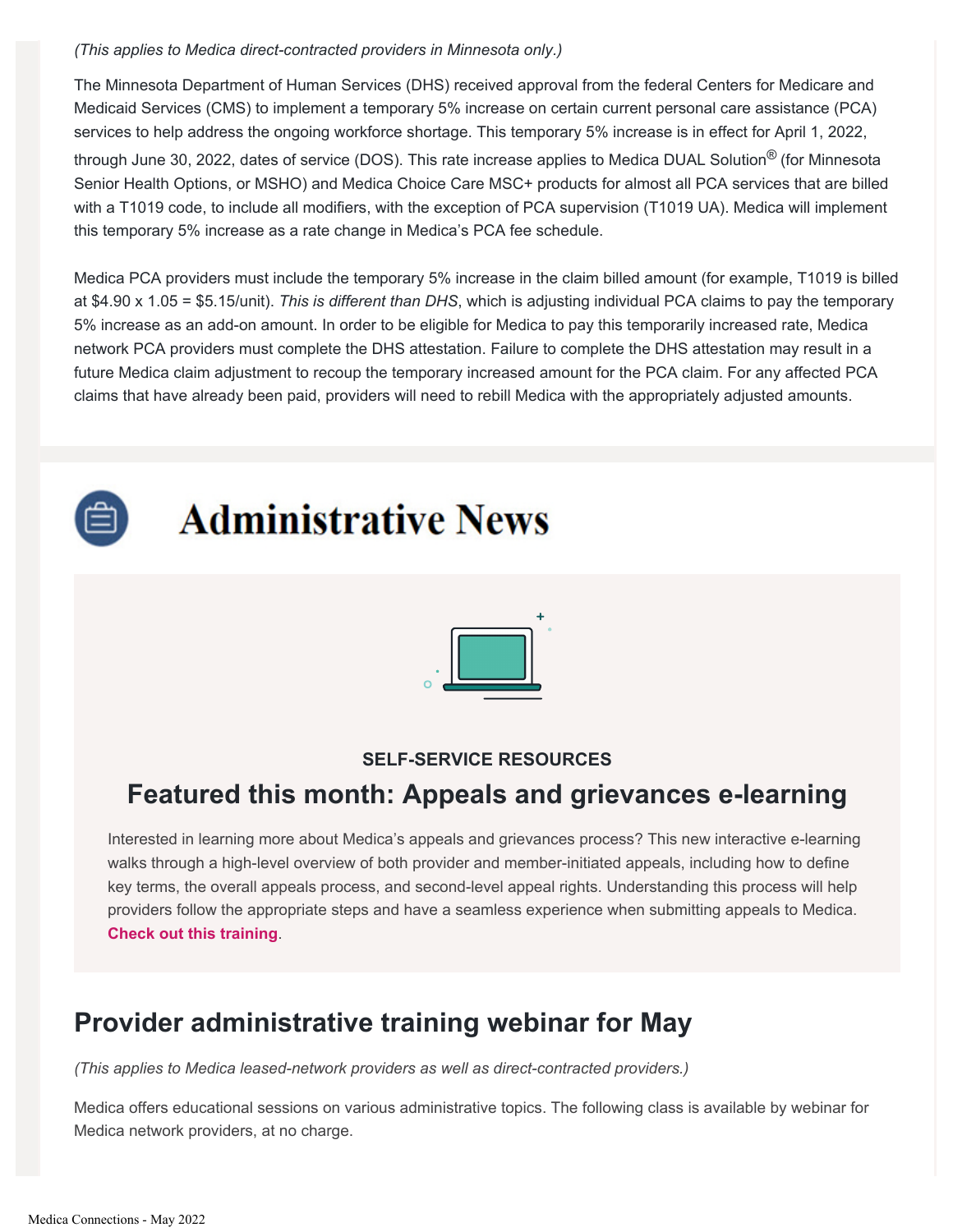#### **Training class topic**

#### *"Setup and Billing for Elderly Waiver and Housing Stabilization Providers"*

Elderly waiver (EW) and housing stabilization providers serve an important function in the care of Medica members. Since working with a health plan can offer a variety of challenges, this training will walk providers through requirements as well as tools and services available to assist them, including tips for billing. This class will also focus on: an overview of housing stabilization benefits; getting set up as an EW or housing stabilization provider; role of the care coordinator and role of Medica's Provider Service Center; how to obtain an authorization; the claims submission process; and what to do if a claim is not processed as expected.

#### **Class schedule**

| <b>Topic</b>                                                             | <b>Date</b> | Time                         |
|--------------------------------------------------------------------------|-------------|------------------------------|
| Setup and Billing for Elderly Waiver and Housing Stabilization Providers |             | May 12 11 a.m.-12:30 p.m. CT |

For webinar trainings, login information and class materials are e-mailed close to the class date. To ensure that training materials are received prior to a class, providers should sign up as soon as possible. The times reflected above allow for questions and group discussion. Session times may vary based on the number of participants and depth of group involvement.

#### **Registration**

The registration deadline is one week prior to each class date. **[Register online for the class above](https://partner.medica.com/providers/provider-training/provider-college-class-registration-form)**.

### **Effective July 1, 2022: Medica to update reimbursement policy**

*(This applies to Medica leased-network providers as well as direct-contracted providers.)*

Medica will soon update the reimbursement policy indicated below, effective on or after July 1, 2022, dates of processing. Such policies define when specific services are reimbursable based on the reported codes.

#### **Inappropriate Primary Diagnosis**

Medica's Inappropriate Primary Diagnosis reimbursement policy will be revised to further align with ICD-10-CM (International Classification of Diseases, 10th Revision, Clinical Modification) guidelines, stating which diagnosis codes should always be sequenced as secondary or subsequent on a CMS-1500 claim form or its electronic equivalent. Consistent with CMS, Medica will apply diagnosis coding guidelines to identify diagnosis codes that should never be billed as primary.

This policy will continue to apply for all Medica members including Medicare Advantage members as they follow CMS guidelines with no deviations. The updated Medica policy will be available online or on hard copy:

- **[View Medica's reimbursement policies](https://partner.medica.com/providers/policies-and-guidelines/reimbursement-policies)** as of July 1, 2022; or
- Call the Medica Provider Literature Request Line for printed copies of documents.